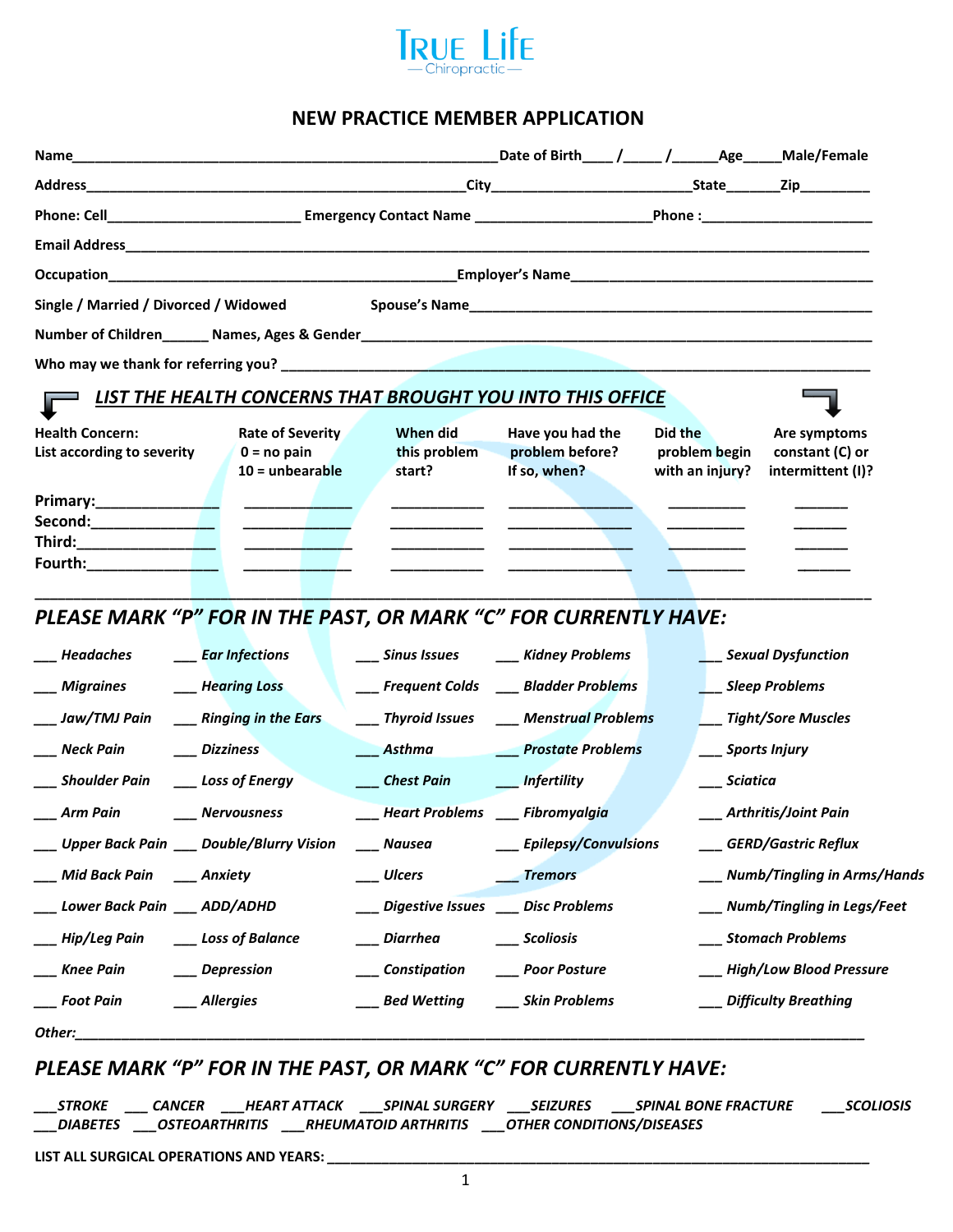

*\_\_\_\_\_\_\_\_\_\_\_\_\_\_\_\_\_\_\_\_\_\_\_\_\_\_\_\_\_\_\_\_\_\_\_\_\_\_\_\_\_\_\_\_\_\_\_\_\_\_\_\_\_\_\_\_\_\_\_\_\_\_\_\_\_\_\_\_\_\_\_\_\_\_\_\_\_\_\_\_\_\_\_\_\_\_\_\_\_\_\_\_\_\_\_\_\_\_\_\_\_\_\_\_\_\_\_\_*

#### **LIST ANY OTHER INJURIES TO YOUR SPINE, MINOR OR MAJOR, THAT THE DOCTOR SHOULD KNOW ABOUT:**

| HAVE YOU EVER BEEN KNOCKED UNCONSCIOUS? YES/NO<br>YES/NO<br><b>FRACTURED A BONE?</b>                                                                                                                                                               |  |  |  |  |  |  |  |  |
|----------------------------------------------------------------------------------------------------------------------------------------------------------------------------------------------------------------------------------------------------|--|--|--|--|--|--|--|--|
|                                                                                                                                                                                                                                                    |  |  |  |  |  |  |  |  |
| OTHER TRAUMA: WE ARREST A STATE AND THE RESIDENCE AND THE RESIDENCE AND THE RESIDENCE AND THE RESIDENCE AND THE RESIDENCE AND THE RESIDENCE AND THE RESIDENCE AND THE RESIDENCE AND THE RESIDENCE AND THE RESIDENCE AND THE RE                     |  |  |  |  |  |  |  |  |
|                                                                                                                                                                                                                                                    |  |  |  |  |  |  |  |  |
| <b>SOCIAL HISTORY</b>                                                                                                                                                                                                                              |  |  |  |  |  |  |  |  |
| 1. SMOKING:<br>How often? $\Box$ Daily $\Box$ Weekends $\Box$ Occasionally $\Box$ Never                                                                                                                                                            |  |  |  |  |  |  |  |  |
| How often? $\Box$ Daily $\Box$ Weekends $\Box$ Occasionally $\Box$ Never<br>2. ALCOHOL:                                                                                                                                                            |  |  |  |  |  |  |  |  |
| How often? $\Box$ Daily $\Box$ Weekends $\Box$ Occasionally $\Box$ Never<br>2. EXERCISE:                                                                                                                                                           |  |  |  |  |  |  |  |  |
| *PLEASE MARK the areas on the diagram with the following LETTERS to describe your symptoms:<br>$R =$ Radiating $B =$ Burning $D =$ Dull $A =$ Aching $N =$ Numbness S = Sharp/Stabbing T = Tingling<br><b>List Your Current Health Goals Below</b> |  |  |  |  |  |  |  |  |
| <b>SIGNIFICANCE OF GOAL</b><br><b>HEALTH GOAL</b><br>DATE TO ACCOMPLISH                                                                                                                                                                            |  |  |  |  |  |  |  |  |
| 1/1/2016<br>Ex: Get rid of my headaches<br>I want to play with my kids                                                                                                                                                                             |  |  |  |  |  |  |  |  |
|                                                                                                                                                                                                                                                    |  |  |  |  |  |  |  |  |
|                                                                                                                                                                                                                                                    |  |  |  |  |  |  |  |  |
|                                                                                                                                                                                                                                                    |  |  |  |  |  |  |  |  |
| $3.$ $\qquad \qquad$                                                                                                                                                                                                                               |  |  |  |  |  |  |  |  |

## **QUADRUPLE VISUAL ANALOGUE SCALE (QVAS)**

Please **circle** the number that best describes the question asked. If you have more than one complaint, please answer each question for each individual complaint and indicate the score of each complaint.

| EXAMPLE: No pain 0 $1 \quad 2 \quad 3 \quad 4 \quad 5 \quad 6 \quad \boxed{7}$ 8 $9 \quad 10$ Worst possible pain |  |  |  |     |                |                         |   |    |
|-------------------------------------------------------------------------------------------------------------------|--|--|--|-----|----------------|-------------------------|---|----|
| 1. How would you rate your pain RIGHT NOW? 0 1 2 3 4 5 6 7 8                                                      |  |  |  |     |                |                         | 9 | 10 |
| 2. What is your typical or AVERAGE pain? 0 1 2 3 4 5 6 7 8                                                        |  |  |  |     |                |                         | 9 | 10 |
| 3. What is your pain level at its BEST? 0 1 2 3 4 5 6 7                                                           |  |  |  |     |                | $\overline{\mathbf{8}}$ | 9 | 10 |
| 4. What is your pain level at its WORST? 0 1 2 3 4                                                                |  |  |  | 5 6 | $\overline{7}$ | 8                       | 9 | 10 |